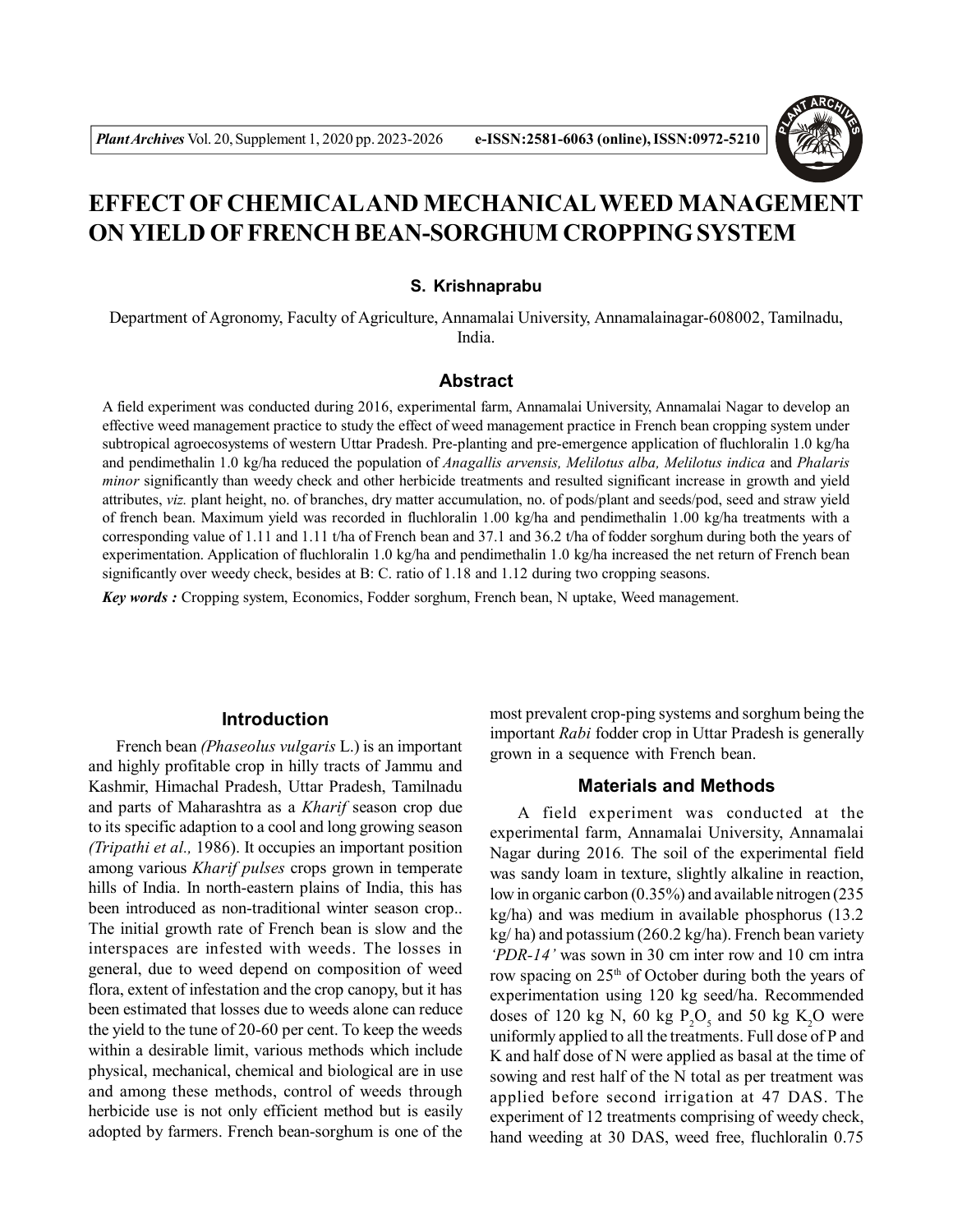kg/ha, fluchloralin 1.0 kg/ha, fluchloralin 0-.75 kg/ha with hand weeding at 30 DAS, pendimethalin 0.75 kg/ha, pendimethalin 1.0 kg/ha, pendimethalin 0.75 kg/ha with hand weeding at 30 DAS, oxyfluorfen 0.15 kg/ha, oxyfluorfen 0.20 kg/ha, oxyfluorfen 0.15 kg/ha with hand weeding at 30 DAS and were arranged in a randomized block design with three replications. Herbicide treatments were applied pre-planting and pre-emergence with the help of knapsack sprayer fitted with flat fan T-jet nozzle at a spray volume of 500 litre. In weed free plots, weeds were removed manually.

# **Results and Discussion**

#### **Floristic composition**

The experimental field was infested with weeds as

well as sedges. The dominant weeds in French bean were *Anagallis arvensis, Melilotus alba*, *Melilotus indica* and *Phalaris minor.* The Sorghum crop in weedy check plot was *Cynodon dactylon, Altenanthera* sp., *Cyperus iria etc.*

### **Weed biomass**

Weeds population was significantly affected in French bean by different weed management practices. During first year, fluchloralin 1.0 kg/ha and pendimethalin 1.0 kg/ha were comparable for weed population and these were significantly superior over weedy check and application of hand weeding at 30 DAS treatments. Dry matter of weeds was minimum  $(3.84 \text{ g/m}^2)$  with fluchloralin 1.0 kg/ha due to higher weed control

| <b>Treatment</b>                                              | Plant height<br>(cm) | No. of<br>branches/<br>plant | Dry matter<br>accumulation/<br>plant (g) | <b>Stover</b><br>yield<br>t/ha) | Plant height<br>(cm) | No. of<br>branches/<br>plant |
|---------------------------------------------------------------|----------------------|------------------------------|------------------------------------------|---------------------------------|----------------------|------------------------------|
| Weedy check                                                   | 18.48(4.36)          | 16.58(4.13)                  |                                          | 17.19(4.20)                     | 20.11(4.54)          |                              |
| Hand weeding at 30 DAS                                        | 14.24(3.84)          | 12.21(3.56)                  | 24.6                                     | 8.49(3.00)                      | 11.49(3.46)          | 46.4                         |
| Weed free                                                     | 0.00(0.71)           | 0.00(0.71)                   | 100.0                                    | 4.04(2.13)                      | 4.68(2.27)           | 76.6                         |
| Fluchlorain 0.75 kg/ha                                        | 6.98(2.73)           | 5.92(2.53)                   | 63.2                                     | 4.72(2.28)                      | 5.23(2.39)           | 73.3                         |
| Fluchloralin 1.00 kg/ha                                       | 3.84(2.08)           | 3.34(1.88)                   | 80.5                                     | 4.29(2.19)                      | 4.73(2.29)           | 75.8                         |
| Fluchloraiin $0.75 \text{ kg/ha} + \text{HW} 30 \text{ DAS}$  | 4.98(2.34)           | 4.16(2.16)                   | 73.9                                     | 4.47(2.23)                      | 4.98(2.34)           | 74.7                         |
| Pendimethalin 0.75 kg/ha                                      | 7.62(2.85)           | 6.13(2.57)                   | 60.8                                     | 4.40(2.21)                      | 5.47(2.44)           | 73.5                         |
| Pendimethalin 1.00 kg/ha                                      | 4.03(2.13)           | 3.55(2.01)                   | 78.4                                     | 4.11(2.15)                      | 5.04(2.35)           | 75.5                         |
| Pendimethalin $0.75 \text{ kg/ha} + \text{HW} 30 \text{ DAS}$ | 5.65(2.48)           | 4.78(2.30)                   | 70.2                                     | 4.29(2.19)                      | 5.29(2.41)           | 74.3                         |
| Oxyfluorfen 0.1 5 kg/ha                                       | 8.84(3.06)           | 7.08(2.75)                   | 54.6                                     | 4.63(2.26)                      | 5.53(2.45)           | 72.7                         |
| Oxyfluorfen 0.20 kg/ha                                        | 5.89(2.53)           | 5.14(2.37)                   | 68.5                                     | 4.22(2.17)                      | 5.09(2.36)           | 75.0                         |
| Oxyfluorfen 0.15 kg/ha + HW 30 DAS                            | 6.38(2.62)           | 5.61(2.47)                   | 65.8                                     | 4.39(2.21)                      | 5.29(2.41)           | 74.0                         |
| $LSD(P=0.05)$                                                 | 0.20                 | 0.31                         | 4.3                                      | NS                              | NS.                  | <b>NS</b>                    |

|  |  |  | Table 1: Effect of various treatments on dry matter of weeds in French bean and sorghum at 60 DAS. |
|--|--|--|----------------------------------------------------------------------------------------------------|
|--|--|--|----------------------------------------------------------------------------------------------------|

**Table 2:** Growth attributes of French bean at 90 DAS as influenced by various herbicides.

| <b>Treatment</b>                                             | <b>Plant</b><br>height<br>(cm) | No. of<br>branches/<br>plant | Dry matter<br>accumulation/<br>plant (g) | <b>Stover</b><br>yield<br>(t/ha) |
|--------------------------------------------------------------|--------------------------------|------------------------------|------------------------------------------|----------------------------------|
| Weedy check                                                  | 20.7                           | 4.19                         | 7.2                                      | 1.09                             |
| Hand weeding at 30 DAS                                       | 23.1                           | 4.83                         | 7.4                                      | 1.13                             |
| Weed free                                                    | 27.5                           | 6.53                         | 10.0                                     | 1.60                             |
| Fluchloralin 0.75 kg/ha                                      | 24.5                           | 5.14                         | 7.6                                      | 1.26                             |
| Fluchloralin 1,00 kg/ha                                      | 26.8                           | 6.11                         | 10.0                                     | 1.58                             |
| Fluchloralin $0.75 \text{ kg/ha} + \text{HW} 30 \text{ DAS}$ | 25.0                           | 5.62                         | 9.7                                      | 1.50                             |
| Pendimethalin 0.75 kg/ha                                     | 24.6                           | 5.27                         | 8.3                                      | 1.26                             |
| Pendimethalin 1.00 kg/ha                                     | 25.7                           | 6.05                         | 10.0                                     | 1.58                             |
| Pendimethalin 0.75 kg/ha + HW 30 DAS                         | 25.0                           | 5.58                         | 9.7                                      | 1.50                             |
| Oxyfluorfen 0.15 kg/ha                                       | 23.1                           | 5.47                         | 7.5                                      | 1.18                             |
| Oxyfluorfen 0.20 kg/ha                                       | 24.9                           | 5.44                         | 8.5                                      | 1.48                             |
| Oxyfluorfen 0.15 kg/ha + HW 30 DAS                           | 23.2                           | 5.35                         | 8.6                                      | 1.29                             |
| $LSD(P=0.05)$                                                | 1.86                           | 0.54                         | 0.98                                     | 0.94                             |

efficiency (80.48 %) But during second year, dry matter of weed was lowest  $(3.34 \text{ g/m}^2)$  with fluchlorlin kg/ha closely followed by pendimethalin 1.0 kg/ha in ascending order, respectively (Table 1). All these treatments were significantly superior to weedy check due to their higher weed control efficiencies. There was no impact of treatments applied on weed dry matter accumulation in sorghum crop.

## **Yield**

Fluchloralin 1.0 kg/ha produced taller plant closely followed by pendimethalin 1.0 kg/ha as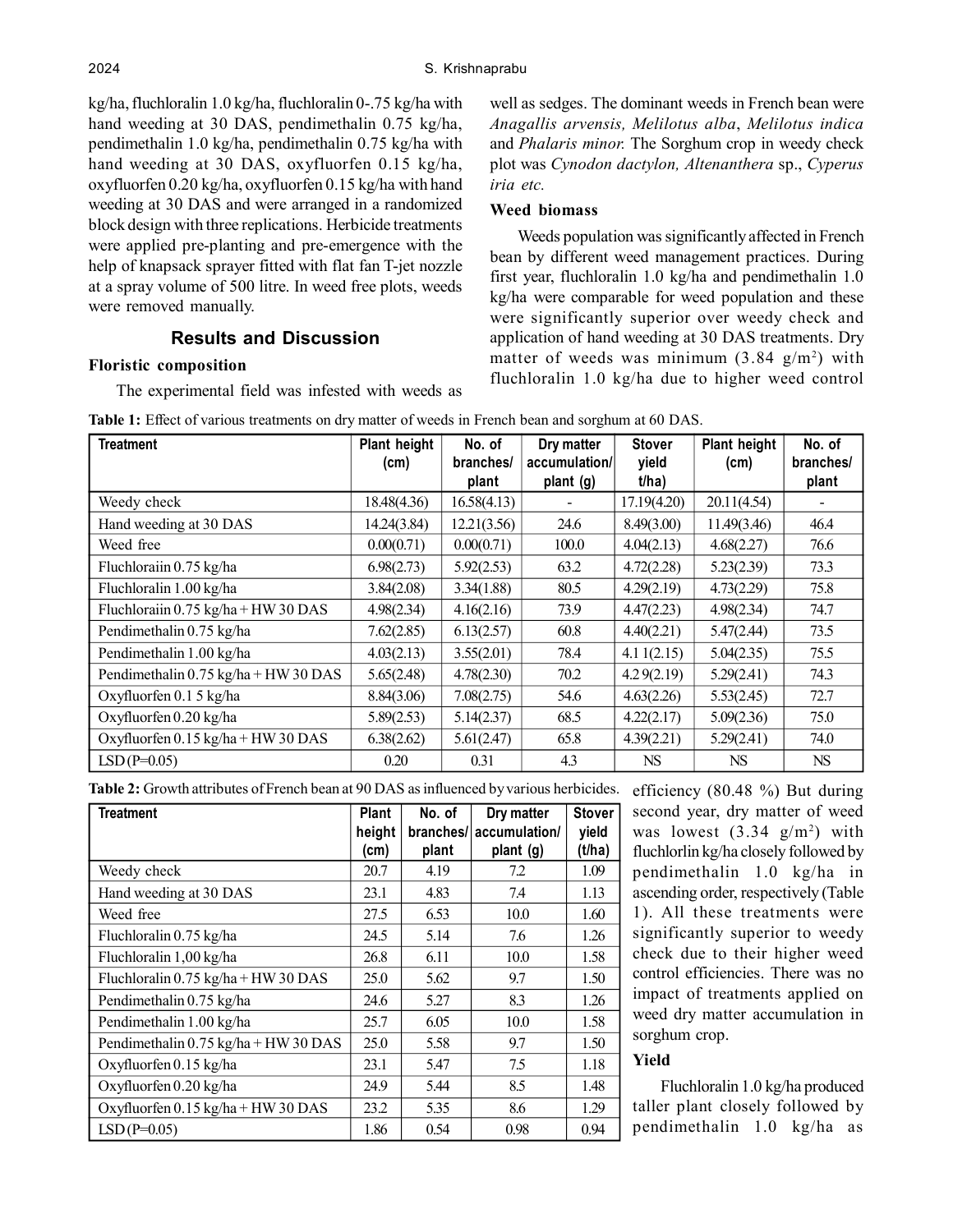| Treatment                                                    | Yield<br>(t/ha) | Green<br>fodder<br>yield<br>(t/ha) | French<br>bean<br>equivalent<br>yield of<br>system<br>(t/ha) |
|--------------------------------------------------------------|-----------------|------------------------------------|--------------------------------------------------------------|
| Weedy check                                                  | 0.64            | 26.87                              | 2.88                                                         |
| Hand weeding at 30 DAS                                       | 0.67            | 29.85                              | 3.16                                                         |
| Weed free                                                    | 1.13            | 31.95                              | 3.79                                                         |
| Fluchloralin 0.75 kg/ha                                      | 0.86            | 30.25                              | 3.38                                                         |
| Fluchloralin 1.00 kg/ha                                      | 1.11            | 31.76                              | 3.76                                                         |
| Fluchloralin $0.75 \text{ kg/ha} + \text{HW} 30 \text{ DAS}$ | 0.95            | 31.03                              | 3.53                                                         |
| Pendimethalin 0,75 kg/ha                                     | 0.85            | 30.36                              | 3.38                                                         |
| Pendimethalin 1.00 kg/ha                                     | 1.11            | 31.54                              | 3.74                                                         |
| Pendimethalin 0.75 kg/ha + HW 30 DAS                         | 0.94            | 30.65                              | 3.50                                                         |
| Oxyfluorfen 0.15 kg/ha                                       | 0.69            | 29.82                              | 3.18                                                         |
| Oxyfluorfen 0.20 kg/ha                                       | 0.91            | 30.62                              | 3.46                                                         |
| Oxyfluorfen 0.15 kg/ha + HW 30 DAS                           | 0.86            | 30.05                              | 3.37                                                         |
| $LSD(P=0.05)$                                                | 1.08            | <b>NS</b>                          | 1.84                                                         |

**Table 3:** French bean equivalent yield of system.

photosynthesis and hence better translocation of photosynthates besides larger sink and stronger reproductive in weed control treatments have reported by Dhanapal *et al.,* (1989) and Rao *et al.,* (1997). Application of weed control measures in preceding French bean crop affected plant height and dry matter yield/plant of succeeding fodder sorghum in both the years. Similarly, different treatments applied in preceding French bean failed to cause significant variation in green fodder yield of fodder sorghum crop in both the years (Table 3). Maxi-mum equivalent yield by system of French bean was re-corded with fluchloralin 1.00 kg/ha  $(3.76$  and 4.06 t/ha) and pendimethalin 1.00 kg/ha (3.74 and 3.98 t/ha) than weedy check treatments.

observed in both treatments which may have resulted in increased nutrient, water, space and light sup-ply to the French bean crop due to no crop-weed competition thereby resulting in more

**Table 4:** Total N uptake (kg/taa) of French bean, sorghum and system as influenced by various herbicides at harvest.

| <b>Treatment</b>                                             | <b>Total N</b><br>uptake of<br>French bean<br>(kg/ha) | <b>Total N</b><br>uptake of<br>sorghum<br>(kg/ha) | <b>Total N</b><br>uptake of<br>system<br>(kg/ha) |
|--------------------------------------------------------------|-------------------------------------------------------|---------------------------------------------------|--------------------------------------------------|
| Weedy check                                                  | 22.6                                                  | 70.1                                              | 92.6                                             |
| Hand weeding at 30 DAS                                       | $f$ 27.8                                              | 83.3                                              | 111.1                                            |
| Weed free                                                    | 58.7                                                  | 94.9                                              | 153.5                                            |
| Fluchloralin 0.75 kg/ha                                      | 38.5                                                  | 84.3                                              | 122.7                                            |
| Fluchloralin 1.00 kg/ha                                      | 55.9                                                  | 90.4                                              | 146.3                                            |
| Fluchloralin $0.75 \text{ kg/ha} + \text{HW} 30 \text{ DAS}$ | 46.1                                                  | 86.7                                              | 132.8                                            |
| Pendimethalin 0,75 kg/ha                                     | 38.0                                                  | 83.9                                              | 121.9                                            |
| Pendimethalin 1.00 kg/ha                                     | 55.3                                                  | 90.1                                              | 145.5                                            |
| Pendimethalin 0.75 kg/ha + HW 30 DAS                         | 45.4                                                  | 86.6                                              | 132.0                                            |
| Oxyfiuorfen 0.15 kg/ha                                       | 343                                                   | 82.7                                              | 117.0                                            |
| Oxyfluorfen 0.20 kg/ha                                       | 43.3                                                  | 89.6                                              | 133.0                                            |
| Oxyfiuorfen $0.15$ kg/ha + HW 30 DAS                         | 39.7                                                  | 85,7                                              | 125.4                                            |
| $LSD(P=0.05)$                                                | 3.3                                                   | <b>NS</b>                                         | 10.0                                             |

compared to weedy check. The superiority of fluchloralin 1.0 kg/ha and pendimethalin 1.00 kg/ha at 90 DAS in term of shoot height might have accrued to increase (Table 2). These results were akin to Mishra *et al.,* (1998). Similarly, dry matter production was the result of growth characters, *viz.* plant height, no. of branches/plant and leaf area index. The highest dry matter and maximum yield was recorded in fluchloralin 1.0 kg/ha (1.11 and 0.97 t/ha) and pendimethalin 1.0 kg/ ha  $(1.11$  and 0.96 t/ ha) during both the crop seasons. Since no weed was

#### **N uptake**

The availability of nitrogen, space, light and water to French bean crop due to absence of crop-weed competition, provided a favorable environment for growth and development of the crop. The herbicide fluchloralin 1.00 kg/ha and pendimethalin 1.0 kg/ha significantly affected the maximum total nitrogen uptake (55.95 and 49.95 kg/ ha) and (55.3 and 49.7 kg/ha) by seed and stover in French bean crop than weedy check at harvest. Weed control measures had non-significant improvement in nitrogen uptake by succeeding fodder crop during both the years. Maximum N-uptake (kg/ha) by system (kg/ha) was re-corded with fluchloralin 1.0 kg/ha (146.3 and 145.6 kg/' ha) and pendimethalin 1.0 kg/ha

(145.4 and 144.4 kg/ha) as comparable to other weed control treatments during the year 2016 (Table 4). Similar findings were reported by Pandey and Prakash 2002, Pandey *et al.,* 2003 and Rajesh Kumar *et al.,* 2018.

#### **Economics**

The variables like seed, fertilizer and weed management were considered as cash inputs for the demonstrations as well farmers practice. Economic returns as a function of seed yield and sale price varied